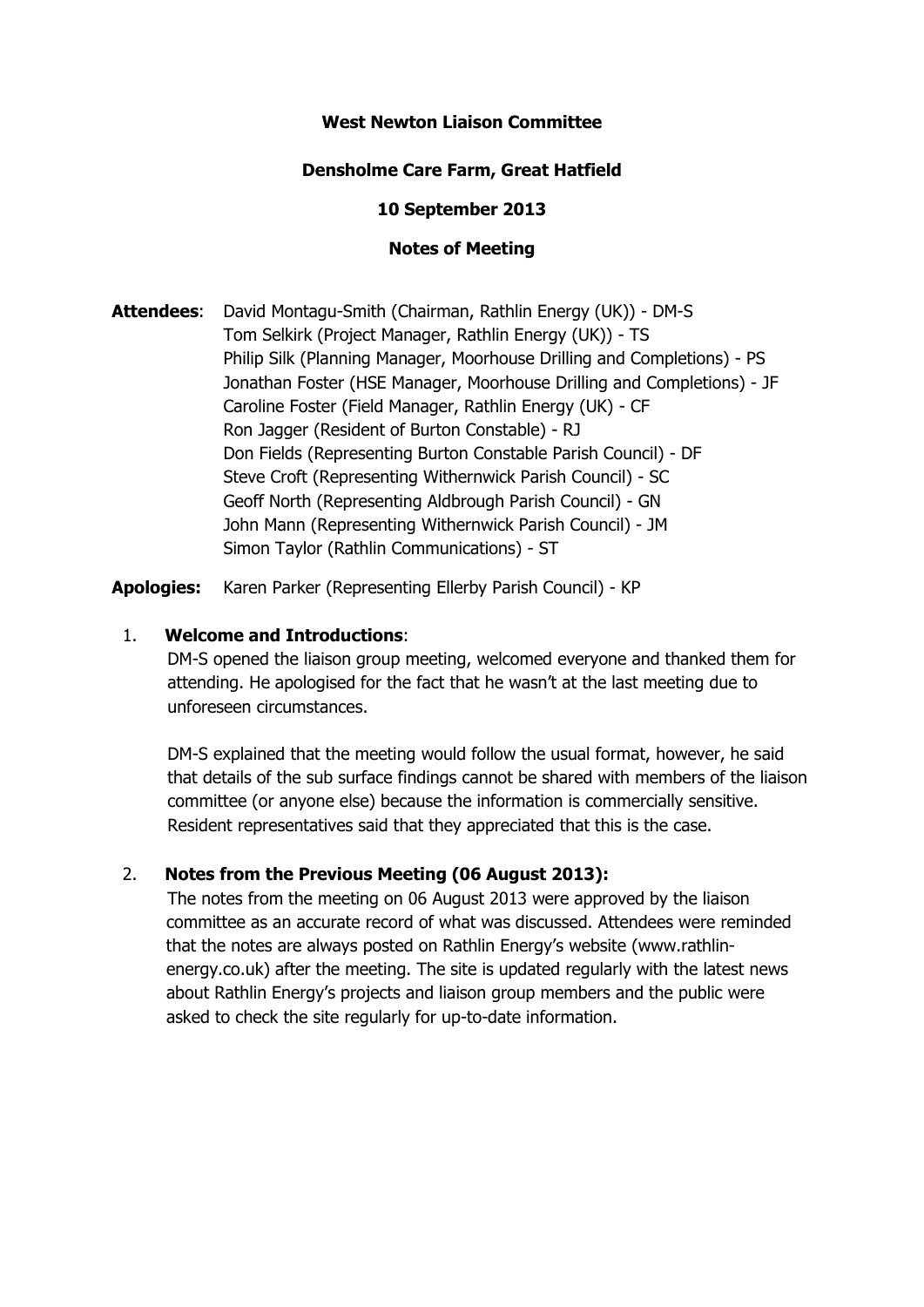## 3. **Operations Update:**

 PS explained that, as of the time of the meeting, that drilling operations were now complete and that the rig was being removed from site, in sections, with the work expected to be completed within the next five-seven days.

PS said that the drill had reached 3,150m (500m deeper than Crawberry Hill). He explained that well logs combined with the actual drill cuttings and core samples will all be analysed and in around 30-60 days' time there would be a clearer picture about what is below the surface. He said that once this analysis had been done, the data sets from West Newton and Crawberry Hill will be reviewed at the same time so as to get a more complete and detailed picture of the geology across the area.

PS explained that noise monitoring equipment had been in place at two separate locations, one to the West and one to the North East of the site. He said that, as with the conductor drilling operations, the monitoring was conducted over five minute intervals. He explained that the readings showed that daytime and night time noise levels were well within the agreed limits (well below the 42dB night time limit specified under the planning permission).

PS said that the KCA rig was quieter than most other rigs in the UK (100dB compared to the average 106dB sound power level, which was used in the noise assessment (27dB at the nearest property  $-1,000$ m; 200m same as the background noise level)).

On air emissions, PS confirmed that Environmental Scientific Group is monitoring during the three stages – prior to operations (baseline), mobilisation and rig set up and during drilling operations and that he was pleased with their performance and the results received to date.

He explained that no methane had been detected on all four sides of the site. H2S monitoring shows that there are very low background levels, which have been consistent throughout the monitoring period. ESG have stated that these levels of H2S are likely to be associated with agricultural activity as they have been present throughout the monitoring period.

ESG have also monitored for BTEX and VOCs, which have nearly all been below the the UK Air Quality Objective. PS said that there had been a slight increase in Benzene from the baseline – which is likely to be associated with vehicle movements during the mobilisation phase and the prevailing wind direction.

Otherwise all seems fine. Once more data has been received and the well data and climatic conditions have been reviewed in relation to the results then a better picture can be established.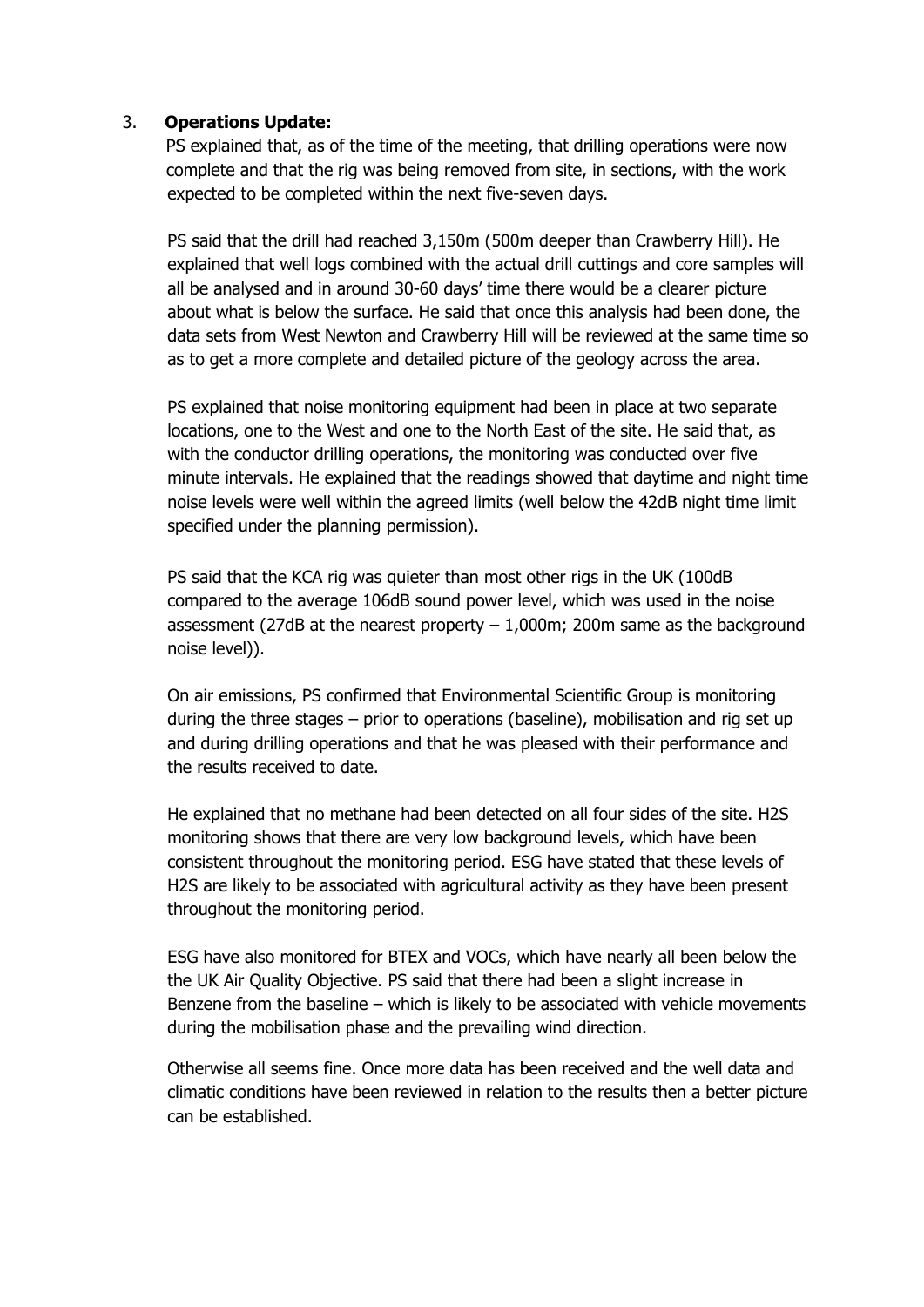### 4. **Any other business:**

 TS took resident representatives through the next steps. He explained that the current planning approval gives Rathlin Energy the ability to drill up to two wells. He said that core samples and well logs will now be evaluated alongside information associated with previous assessments at Broomfleet, Spaldington and more recently, Crawberry Hill. He said that future activity, if any, would become clearer once a full analysis from the exploratory work to date had been undertaken.

He said that if hydrocarbons are thought to be at a specific reservoir interval then that will be explored further. He said that the current application allows for further works including additional testing - a process involving a small service rig, production tanks, separator and a flare stack. TS said that if something is of interest and thought to be commercial, a further location from a testing perspective may be sought. However, this would be the subject of a new planning application.

TS reminded resident representatives that Rathlin Energy's planning application covered four phases:

- Site construction
- Drilling
- An extended well test
- Restoration (or submission of new planning application)

He said that having completed the first two phases, Rathlin Energy is likely to return in the near future to undertake additional works including an extended well test phase.

PS explained that Rathlin Energy has planning permission to complete these testing operations. He said that this would enable Rathlin Energy to better understand whether there is anything of interest, building on the information gathered during the drilling and if there is, whether it has commercial potential. He said that this may consist of a number of different tests.

He also said that a traffic management plan would be developed for this phase of works. From a noise, air and lighting perspective, PS said that this phase of operations would be similar to the conductor operations. However, as a matter of course, activities would be monitored as before and he would, as usual, advise the liaison committee on timings of this activity at a pre-arranged community liaison meeting.

Resident representatives were reassured that the process afforded all of the health, safety and environmental measures.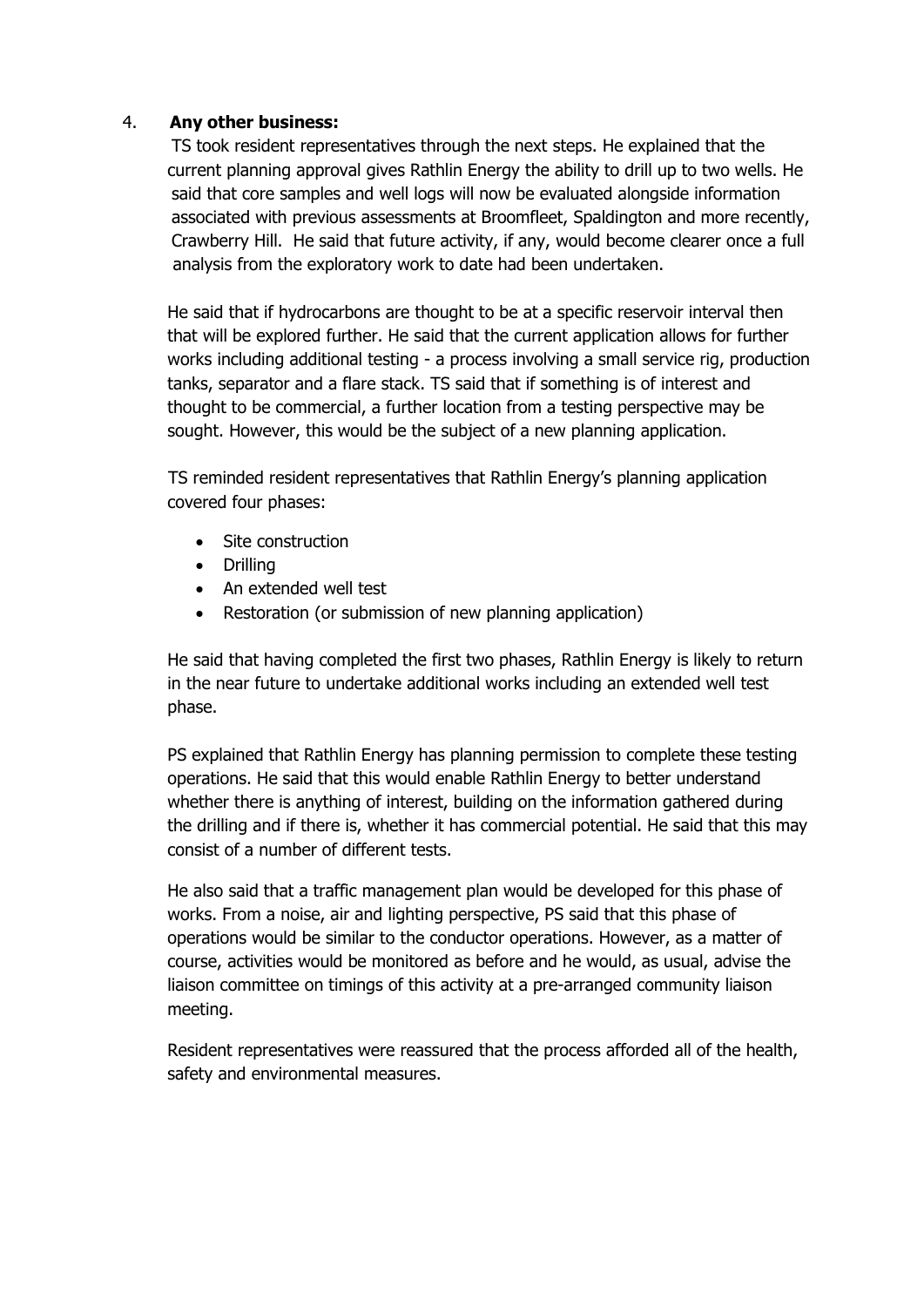Resident representatives asked if the site would be screened should the site become productive. JF confirmed that it would. ST mentioned that there is a very good video clip on the Rathlin Energy website that shows both gas and oils sites that are operational here today in the UK.

JF reconfirmed that the main rig is likely to be completely demobilised and moved in the next week or so. He said that it will be transported back to Germany. As a consequence there will be further traffic movements in the area. He said that the lorries will all take the same route out of the site as they did during the mobilisation – he restated that no vehicles would deviate from the agreed route. He explained that additional security would be used to control the vehicles including an escort car. PS confirmed that a dilapidation survey would be undertaken and that the temporary road signs will be removed.

Resident representatives asked what will be left at the site. JF said that the cellar will be covered with a grating and left secure. He said that the entrance/exit will be blocked and that regular security checks would be made.

Resident representatives asked if Rathlin Energy had encountered thick levels of salt during the exploratory phase of works. JF said that there had been some but certainly nowhere near as thick as had been the case near Aldbrough.

Resident representative asked how long the current applications are in place for. PS confirmed that East Riding of Yorkshire Council had granted the planning application at West Newton for three years, whilst at Crawberry Hill the company had been given two years to complete the exploratory works there.

Resident representatives asked how long, after the 90 day extended well test, it would be before Rathlin Energy would be applying for a further application to extract if the site is found to be commercial. TS said that if the prospect looks promising, in all likelihood the company would need to drill more appraisal wells, but at this stage the locations and next steps are unclear. He said that further examination of the geological levels would help Rathlin Energy to establish best locations.

DM-S asked if there have been any noticeable problems or reports of issues with drivers/lorries since the last meeting. Resident representatives said that no problems had been reported. RJ said that, in the main, the lorry drivers had behaved responsibility.

DM-S said that the team is close to the end of work associated with this phase of operations but it is important that resident representatives continue to feedback during the demobilisation process.

Resident representatives thanked Rathlin Energy, on behalf of the community for the company's 'refreshingly open and honest approach to community consultation' during the operations.